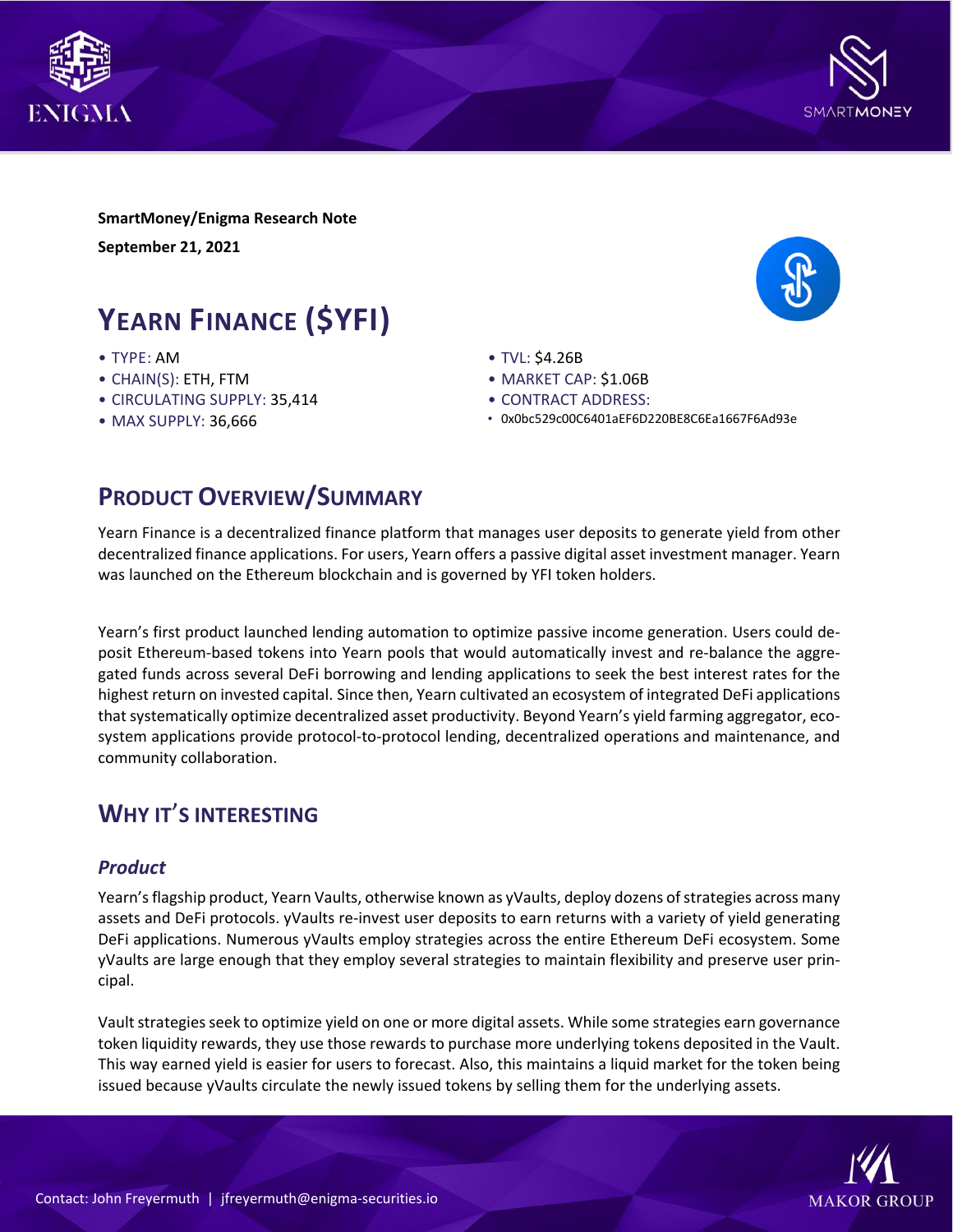Key partnerships provide Yearn vaults with advantages over other investors. Yearn's lending partner, C.R.E.A.M Finance, enables yVaults to borrow funds for leveraged yield strategies. Economies of scale at the Vault and protocol level mean yVaults earn higher ROE and ROI than individuals that deploy comparable yield strategies. SushiSwap enables users to withdraw their funds and yield in a select variety of DeFi assets. For a fee, Yearn's zap feature will exchange the investor's underlying assets at both deposit and withdraw. Zap expands the variety of asset deposits Yearn pools accept. This enables users to earn yield on a particular asset without eliminating exposure to the original long position.

Currently in v2, yVaults earn 2-and-20 fees. An annual 2% management fee is assessed to the entire vault daily. The 20% performance fee is assessed each time a vault harvests a strategy, which means it purchases more deposited assets with the yield assets earned. Vaults only harvest yield if it will be profitable for users after fees are assessed.

Users receive yVault tokens in proportion to their share of each vault in which they deposit digital assets. The yVault token is like a liquidity provider, or LP, token from a DEX: it is a derivative asset that represents a portion of deposited underlying assets in a shared pool. The yVault is priced in the amount of deposited tokens they can redeem. If the yVault token price increases from the time of deposit, it can redeem more underlying tokens than deposited. Ultimately, yVault investors earn yield denominated in the yVault's underlying tokens.

| <b>Example yVault Returns</b> |                                                      |                 |               |         |        |
|-------------------------------|------------------------------------------------------|-----------------|---------------|---------|--------|
| <b>Initial Deposit</b>        |                                                      | 100             |               |         |        |
| Initial Vault Tokens          |                                                      | 10,450          |               |         |        |
| Initial yTokens               |                                                      | 10,000          |               |         |        |
| <b>Strategy Target APY</b>    |                                                      | 24.9%           |               |         |        |
| Management Fee                |                                                      | 2.0%            |               |         |        |
| Performance Fee               | 20.0% *Fees increase yTokens, dilute investor shares |                 |               |         |        |
|                               | <b>Investor</b>                                      | <b>Investor</b> | Vault         | Vault   | Price  |
| Week                          | <b>Deposit</b>                                       | yTokens         | <b>Tokens</b> | yTokens | yToken |
| 0                             | 100.00                                               | 96              | 10,450.00     | 10,000  | 1.0450 |
| 1                             | 100.42                                               | 96              | 10,500.00     | 10,006  | 1.0494 |
| 2                             | 100.84                                               | 96              | 10,550.24     | 10,012  | 1.0538 |
| 3                             | 101.26                                               | 96              | 10,600.72     | 10,018  | 1.0582 |
| 4                             | 101.68                                               | 96              | 10,651.44     | 10,024  | 1.0626 |
| 5                             | 102.11                                               | 96              | 10,702.40     | 10,030  | 1.0670 |
| <b>Investor APY:</b>          | 21.92%                                               |                 |               |         |        |

Source: How to Understand yVault ROI. Documentation. Yearn.finance. Accessed 9/19/21. https://docs.yearn.finance/resources/quides/how-to-understand-yvault-roi

The lending aggregator, Earn, pools user assets to optimize interest revenue from borrowing and lending protocols. Users deposit any of DAI, USDC, USDT. TUSD. sUSD, and wBTC to Earn pools on Yearn. Earn pools then stake and unstake the funds across Aave, Compound, and dYdX based on the highest offered interest rate. For their deposits, users receive yTokens, or interest-bearing derivatives based on their underlying asset deposit. yTokens typically trade at a premium to their underlying stablecoins. Currently, over \$661MM TVL is available on Curve's yDAI+yUSD+yUSDT+yTUSD pool that fulfills \$8MM average daily volume.

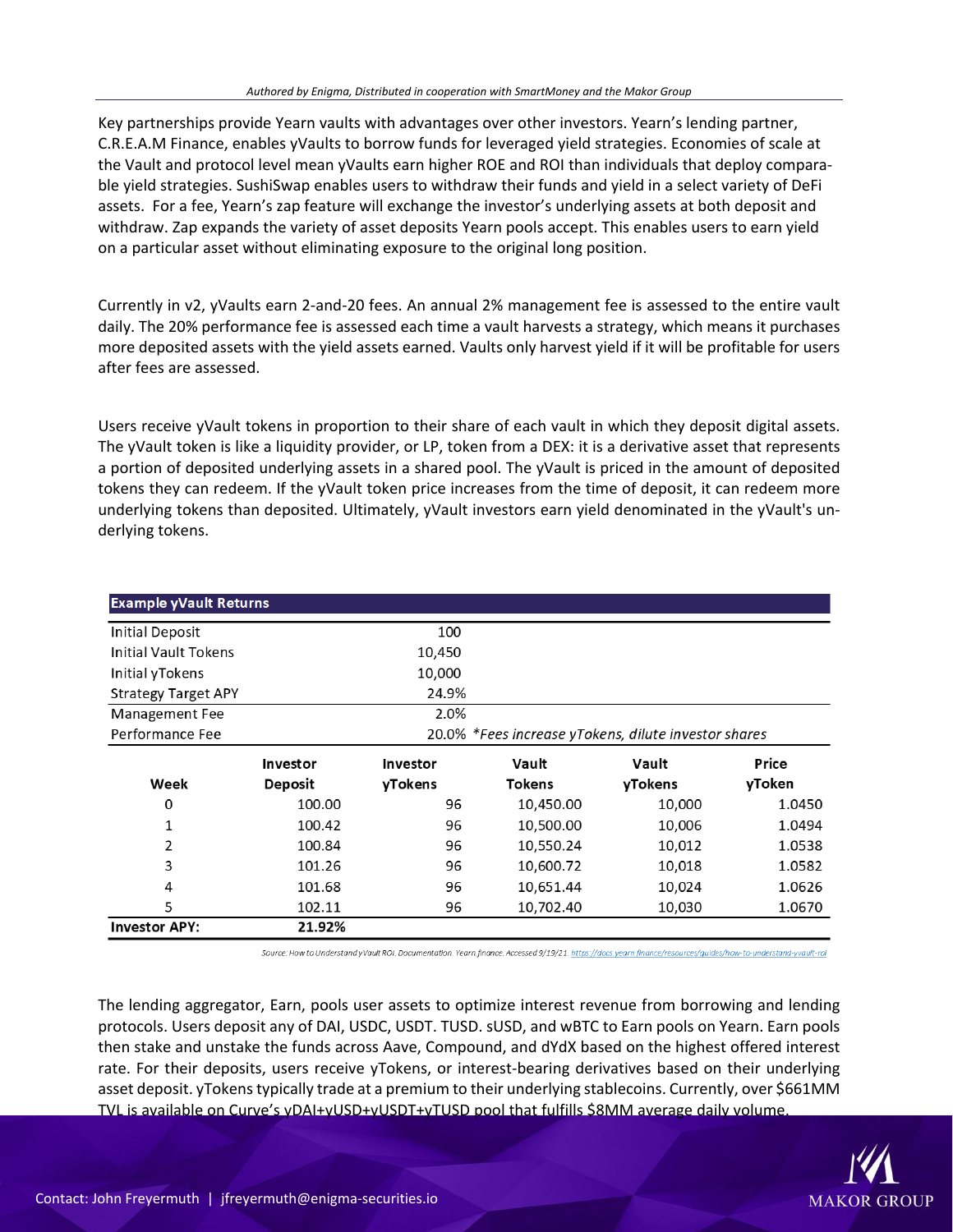Aggregated assets are more efficient than individual holdings. Yearn's vaults distribute Ethereum gas and other transaction costs throughout the pool. Because Ethereum gas is priced according to transaction complexity, gas does not necessarily correlate to transaction value. For an investor, this means a yCRV vault on Yearn is more profitable than the associated liquidity pool on Curve itself: average Curve APYs over the last 30 days lag current Yearn yields on comparable vaults.

| Average Daily APY per Curve Pool    |                        |           |              |                |             |             |              |              |                                                                                                       |
|-------------------------------------|------------------------|-----------|--------------|----------------|-------------|-------------|--------------|--------------|-------------------------------------------------------------------------------------------------------|
| Curve Liquidity Pool<br>30 Days     | compound<br>3.0%       | v<br>1.4% | busd<br>1.6% | susdv2<br>1.1% | pax<br>0.2% | ren<br>0.2% | sbtc<br>0.2% | hbtc<br>0.1% | 3pool<br>0.5%                                                                                         |
| Yearn yVaults<br><b>Current APY</b> | Curve Compound<br>7.6% | 0.2%      | 2.1%         | 2.1%           | 9.3%        | 2.7%        | 8.8%         | 3.9%         | Curve yCRV Curve busd Curve busd Curve sUSD Curve renBTC Curve sBTC Curve hBTC Curve 3Crypto<br>19.9% |

Curve: https://curve.fi/dailystats; Yearn: https://yearn.finance/vaults/0x4B5BfD52124784745c1071dcB244C6688d2533d3

### *Partnerships, Integrations, and Community*

Few DeFi platforms drive industry collaboration like Yearn's development community. The Yearn development community collaborated with three other protocols to create a synergistic, "coalition," to drive industry-wide capital efficiency. Primarily, SushiSwap serves as Yearn's official AMM provider for all DEX transactions. In 2021, protocol-to-protocol lender, C.R.E.A.M. Finance merged with Yearn. Their Iron Bank product provides all leverage to Yearn to keep interest within the ecosystem. Lastly, Keep3r Network provides automated development operations to function as Yearn's, "back office." Keep3r's automation applications more precisely customize Yearn vaults where Ethereum smart contracts fall short, like harvesting yields in yVaults.

Yearn is currently one of Curve's largest CRV holder and staker. Yearn aggregates CRV tokens and locks them into Curve's governance contract indefinitely using the "Backscratcher" yVault. In exchange, Yearn receives veCRV, the subsequent Curve Protocol Fees, and CRV boosts for select Curve liquidity pools. Finally, the Backscratcher yVault distributes the CRV boosts to other yVaults that use provide liquidity on Curve as part of their yield strategies.

With a significant portion of CRV locked by the Yearn, Curve benefits from stable CRV value and reliable exchange liquidity. Yearn's locked CRV increases as more Yearn gains depositors. Locked CRV limits liquid supply and stabilizes a high CRV price. Additionally, Yearn pools earn higher LP yield on Curve than any user could because of the aggregated CRV boosts. As long as Yearn can maintain this advantage, it will remain one of Curve's largest LPs, and Curve's status as one of the most liquid exchanges by TVL.

#### *Governance*

Platform participants use the YFI token to propose and vote on Yearn improvements and decisions. Proposals, deliberation, and voting occur off-chain on Year's Snapshot page. Though the platform is not fully decentralized, Snapshot provides a detailed record of the blockchain's state, and YFI staked, at the time of voting to closely simulate on-chain voting.

A proposal must pass two stages of discussion and voting to pass. Once proposed, three discussion days must include at least 25% votes in favor of the measure. Then, a participant must submit the proposal to

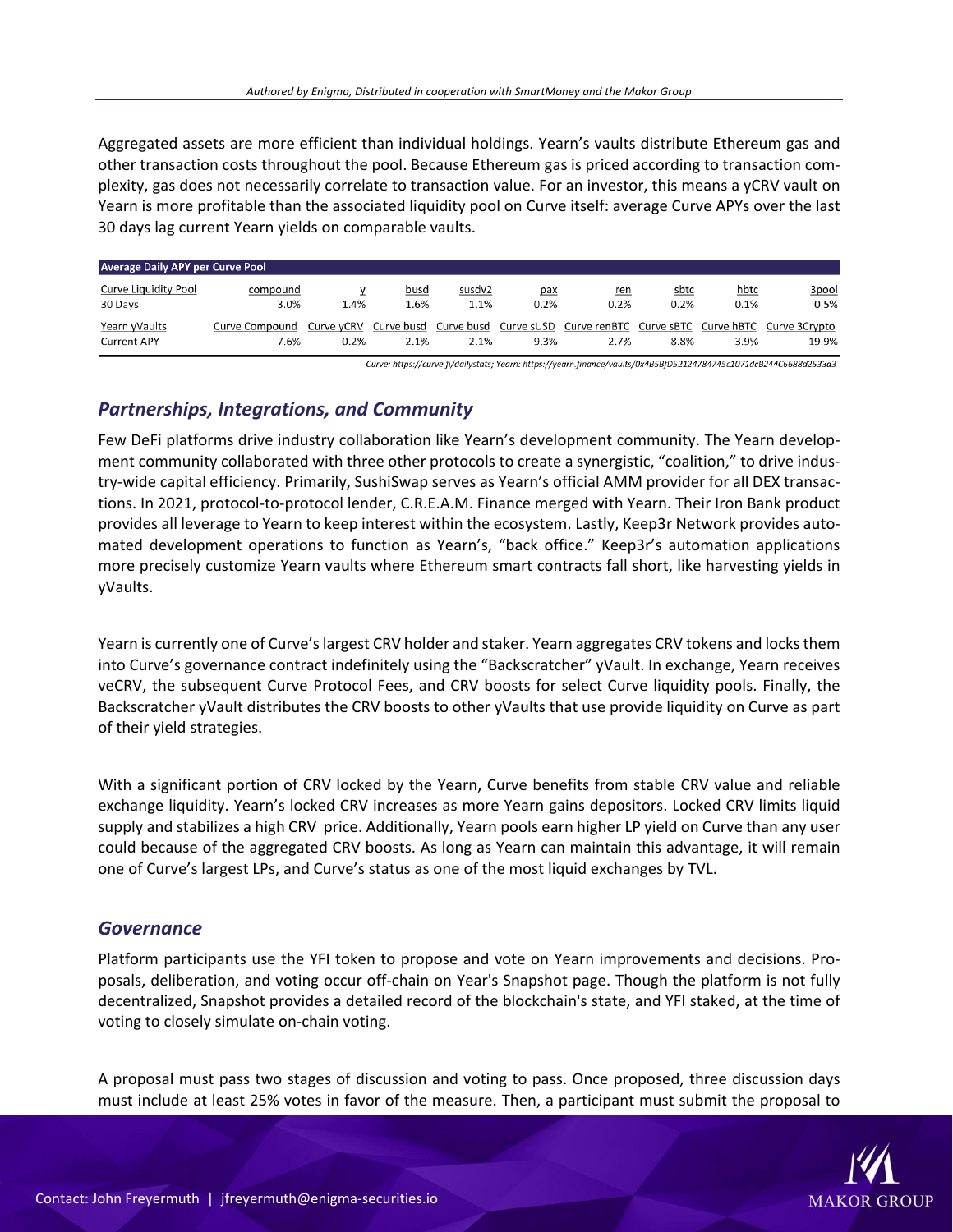Snapshot, with at least one YFI token in their possession. On Snapshot, a proposal must receive 50% of all votes over five days to be eligible for implementation by the multisig panel.

After a vote is passed, Yearn improvements are implemented on-chain by the panel of multisig signers. The nine-person panel is elected by YFI holders on Snapshot to implement all approved proposals. They each share individual access to a wallet that requires at least Six of the nine signers to approve any implementation before the updated can take effect. The Yearn operations or protocol core team update the protocol code once approved.

## **TOKENOMICS**

### *Monetary Policy*

The Yearn token, YFI, is used to govern the platform and partner with other DeFi protocols. After the entire 36,666 YFI supply was minted, protocol participants voted to initiate a YFI buyback program to control YFI supply. Buybacks replaced protocol revenue as dividends to YFI holders. Controlled YFI supply is intended to increase YFI value for holders, among which the Yearn Treasury is the largest. In the future, YFI supply can be used by the community to incentivize participation or compensate YFI developers.



Yearn Stats: YFI Buybacks. https://www.yfistats.com/financials/YFIBuybacks.htmi

Over the last year, two measures demonstrate YFI's value to the protocol. First, in February 2021, YFI holders voted to grow the 30,000 YFI supply by 6,666. Of the newly minted tokens, 2,222 were paid to Yearn developers with various vesting schedules. Second, in the same month, Year used YFI tokens as collateral to open collateralized debt positions, or CDP, on the Maker and Unit.xyz protocols. Yearn's new yield-farming committee leveraged the debt to begin proprietary yield farming to earn additional revenue to the protocol's

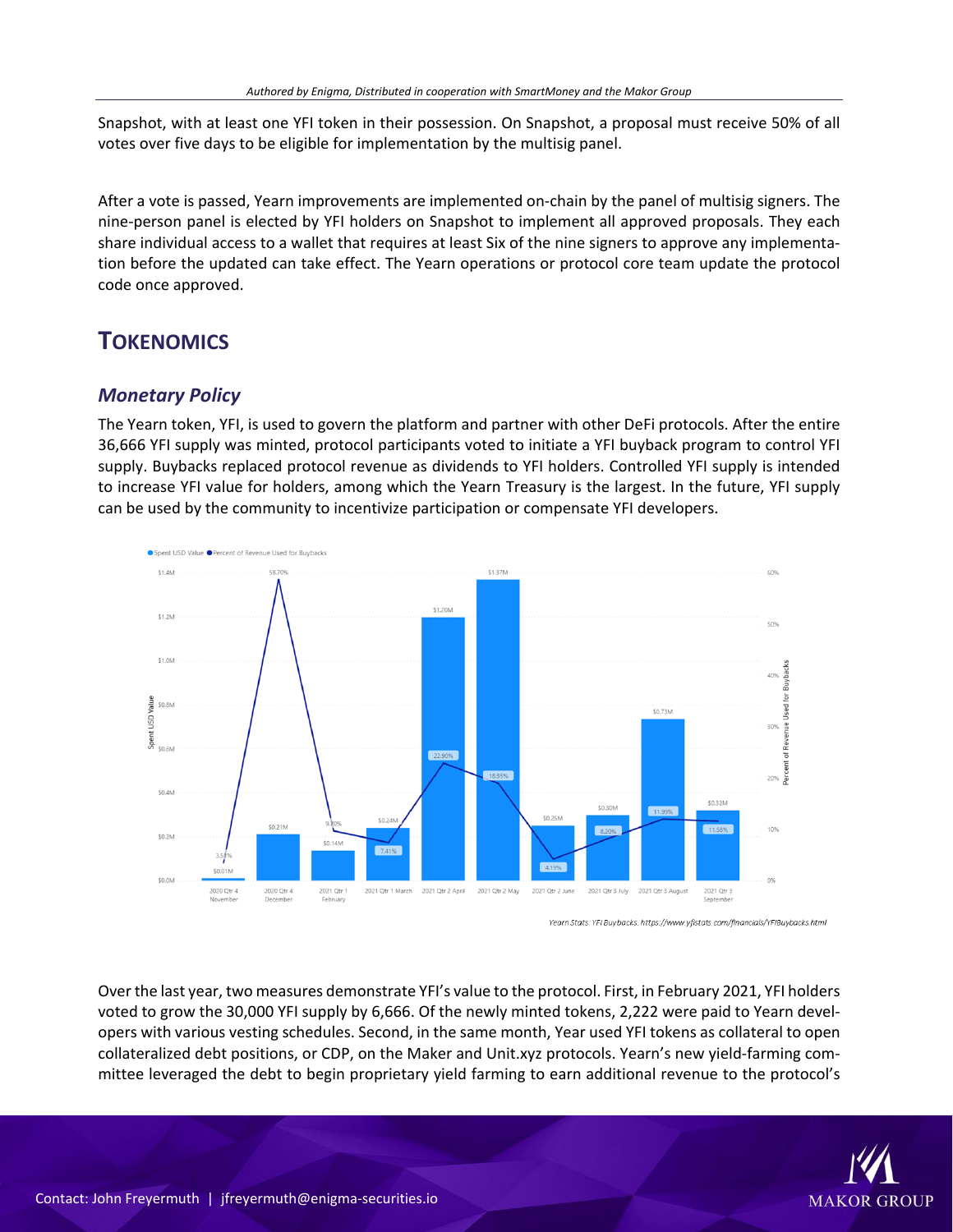treasury. On both occasions, the Yearn community used YFI to increase the protocol's value and bolster its future earning potential.

### *Value Accrual*

Yearn maximizes asset productivity to drive revenue, often with leverage. Since it's 2020 debut, Yearn generated most revenue from V2 Vaults. The year-over-year exponential growth demonstrates the value created by iterations of community and protocol development.

| <b>Summary Income Statement</b> |                          |           |                          |           |            |              |
|---------------------------------|--------------------------|-----------|--------------------------|-----------|------------|--------------|
| Year                            |                          | 2020      |                          |           | 2021       |              |
| Quarter                         | $Q_3$                    | $Q_4$     | <b>Total</b>             | Q1        | Q2         | <b>Total</b> |
| <b>Protocol Income</b>          |                          |           |                          |           |            |              |
| Vaults V1                       | 3,150,325                | 1,746,823 | 4,897,148                | 3,802,911 | 3,632,716  | 7,435,627    |
| Vaults V2                       | $\overline{\phantom{0}}$ | 530       | 530                      | 1,673,232 | 14,783,517 | 16,456,749   |
| Vault Other                     | $\overline{\phantom{a}}$ | ۰         | $\overline{\phantom{a}}$ | 6,798     |            | 6,798        |
| Total                           | 3,150,325                | 1,747,353 | 4,897,678                | 5,482,941 | 18,416,233 | 23,899,174   |
| Growth                          |                          | -45%      |                          | 214%      | 236%       | 388%         |

Yearn Stats: https://www.yfistats.com/financials/IncomeStatement.html

| <b>Yearn Finance Valuation Multiples</b> |               |             |               |               |  |
|------------------------------------------|---------------|-------------|---------------|---------------|--|
| Market Cap                               | 714.590.581   | 658.368.119 | 1,127,167,596 | 1,205,682,363 |  |
| Price / Sales                            | 226.8x        | 376.8x      | 205.6x        | 65.5x         |  |
| <b>TVL</b>                               | 1,217,151,796 | 540,140,111 | 1,775,017,813 | 4,000,390,567 |  |
| MC / TVL                                 | 0.6x          | 1.2x        | 0.6x          | 0.3x          |  |

TVL: DeFiLlama; Price, Volume: CryptoCompare; MC, Supply: CoinGecko

In Yearn's most recent financial statements, TVL reports both short term yVault assets and long term YFI holdings in the Yearn Treasury. As Yearn develops its treasury investment strategies, it will be necessary to monitor both P/S and TVL/MC valuation multiples. As of Q2-2021, both show that revenue and total assets far outpaced Market Capitalization growth. This disparity shows that Yearn's protocol generates far more value than its token.

### **COMPETITIVE LANDSCAPE AND RECOMMENDATION**

No other DeFi protocol competes with Yearn Finance in the Asset Management category. Yearn's community and ecosystem of applications create scale that approaches some Decentralized Exchanges. Together, size and ecosystem create economies of scale that provide Yearn's yield generating strategies significant edge over competing AM platforms and individual investors.

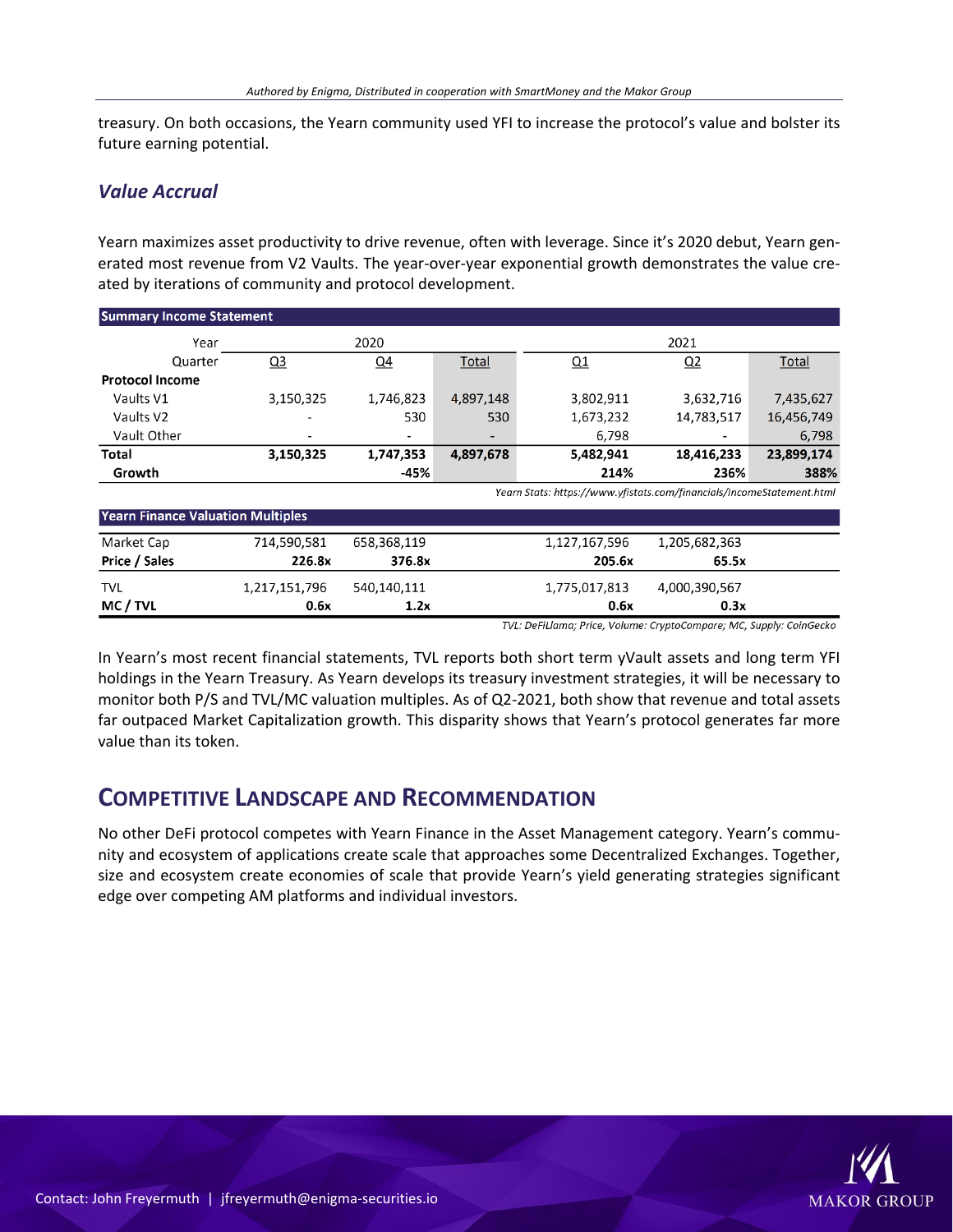| <b>Top DeFi Protocols by TVL, USD Billions</b> |                 |         |        |  |  |
|------------------------------------------------|-----------------|---------|--------|--|--|
| Name                                           | Chains          | TVL     | TVL/MC |  |  |
| Curve                                          | Multi           | \$13.23 | 0.1x   |  |  |
| Aave                                           | Ethereum        | \$12.67 | 0.3x   |  |  |
| <b>InstaDapp</b>                               | Ethereum        | \$12.01 | 0.0x   |  |  |
| Compound                                       | Ethereum        | \$10.48 | 0.2x   |  |  |
| <b>WBTC</b>                                    | Multi           | \$8.83  | 1.0x   |  |  |
| MakerDAO                                       | <b>Fthereum</b> | \$8.53  | 0.3x   |  |  |
| Convex Finance                                 | Ethereum        | \$7.36  | 0.3x   |  |  |
| Lido                                           | Multi           | \$5.74  | 0.1x   |  |  |
| PancakeSwap                                    | Multi           | \$4.86  | 8.8x   |  |  |
| SushiSwap                                      | Multi           | \$4.67  | 0.4x   |  |  |
| YearnFinance                                   | Ethereum        | \$4.58  | 0.2x   |  |  |

*Authored by Enigma, Distributed in cooperation with SmartMoney and the Makor Group*

Dashboard, DeFi Llama: https://defillama.com/home

While critical for governance participation, the YFI token is outclassed by Yearn's yVaults as investment vehicles. Yearn provides investors dozens of unique strategies to put their DeFi assets to work. Stablecoinbased yVaults are particularly advantageous for Yearn. Without a minimum investment period, Yearn offers the most attractive use for stablecoins besides remittances. Yearn occupies a central role in the stablecoin value chain on Ethereum. As one of Curve's largest liquidity providers, it keeps stablecoin exchange spreads low and stabilizes their pegs. This simultaneously drives stablecoin lending yields as long as Yearn vaults leverage deposits to drive returns. The Yearn ecosystem provides investors with positive, sustainable and valuable feedback loops.